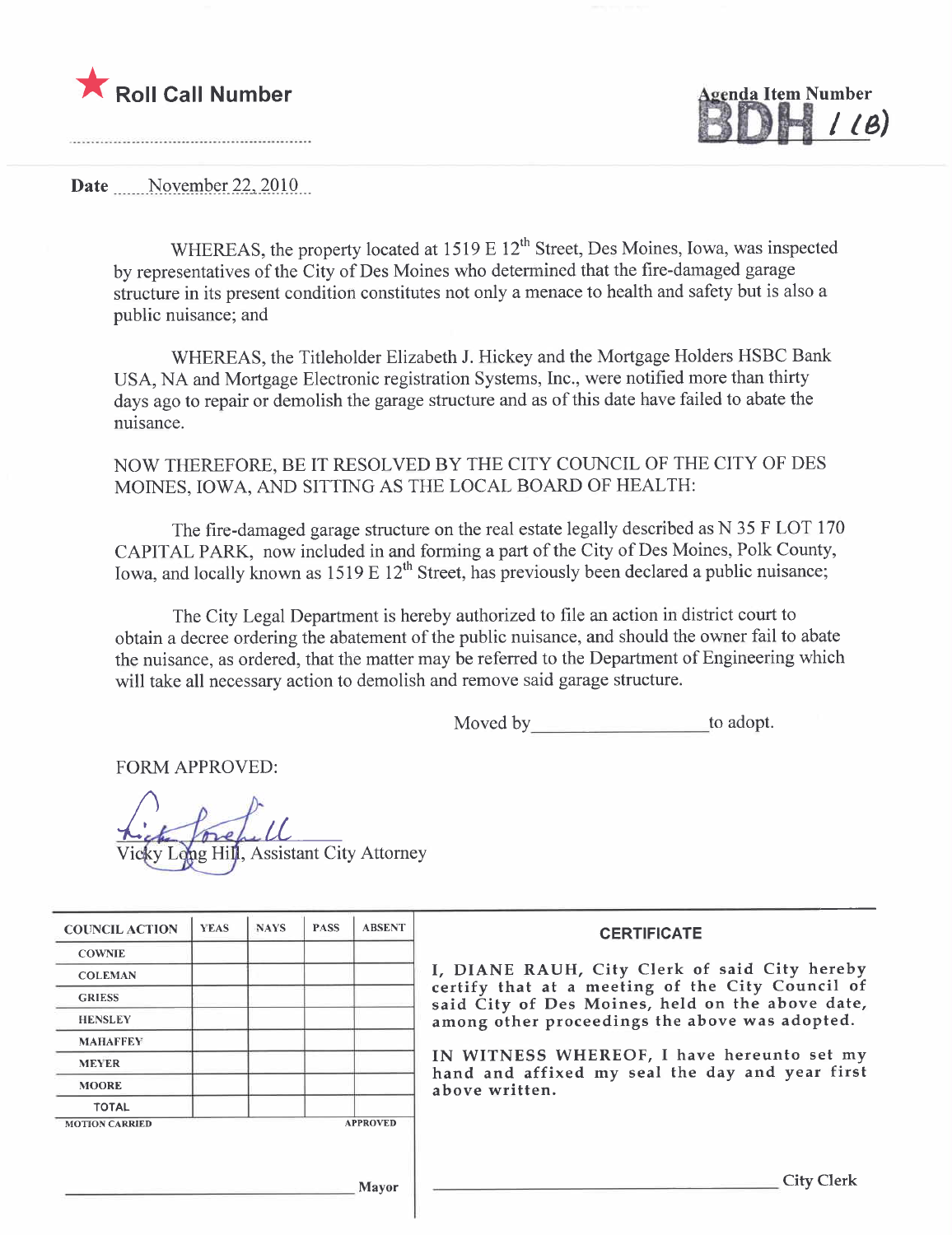

### PUBLIC NUISANCE NOTICE OF INSPECTION NEIGHBORHOOD INSPECTION DIVISION COMMUNITY DEVELOPMENT DEPARTMENT CITY OF DES MOINES, IOWA



| DATE OF NOTICE: September 23, 2010                                                                                                                    |                             | <b>DATE OF INSPECTION:</b> | May 20, 2010 |
|-------------------------------------------------------------------------------------------------------------------------------------------------------|-----------------------------|----------------------------|--------------|
| <b>CASE NUMBER:</b>                                                                                                                                   | COD2010-03558               |                            |              |
| <b>PROPERTY ADDRESS:</b>                                                                                                                              | 1519 E 12TH ST              |                            |              |
| <b>LEGAL DESCRIPTION:</b>                                                                                                                             | N 35 F LOT 170 CAPITAL PARK |                            |              |
| ELIZABETH J HICKEY<br>Title Holder<br>1909 FRAZIER AVE<br>DES MOINES IA 50315                                                                         |                             |                            |              |
| MORTGAGE ELECTRONIC REGISTRATION SYSTEMS, INC<br>Mortgage Holder<br>CAMELIA MARTIN, REG. AGENT<br>1818 LIBRARY ST., STE 300<br><b>RESTON VA 20190</b> |                             |                            |              |

HSBC BANK USA, NA Mortgage Holder JANET BURAK - SR. EXEC VP 452 5TH AVE NEW YORK NY 10018

An inspection of the referenced property was conducted for its conformance to the Municipal Code of the City of Des Moines. It has been determined from that inspection that the dwelling currently constitutes not only a menace to health and safety, but is also a public nuisance. Accordingly, the dwelling will be placarded as unfit for human habitation pursuant to the Municipal Code of the City of Des Moines and the Code of Iowa.

If not occupied at the present time, the dwelling is to remain vacant and unoccupied until occupancy is authorized by this office. If the dwelling is occupied, it must be vacated immediately. If procedures to vacate the premises are not undertaken immediately upon receipt of this notice, and in no case later than seven (7) days, the City will issue a Municipal Infraction in accordance with Section 60-304 and 60-306 pursuant to the Municipal code of the City of Des Moines. Additionally, if the property had a Certificate of Inspection, it is hereby revoked.

Attached is a listing of the violations existing on the date of the inspection and a recommendation as to the remedial action required to correct such violations. Failure to correct these violations will result in legal action. The violations noted must be corrected within 30 days from the date of this notice. The violations noted must be corrected within 30 days from the date of this notice. Failure to correct these violations will result in a request to the City Council, sitting as the board of Health, to approve legal action. As a result of this public nuisance action there wil be costs incurred by the City. Costs wil be biled out when the nuisance has been abated. Failure to pay the costs will result in collection by assessment to the property or personal judgment.

## ALL ELECTRICAL, MECHANICAL, PLUMBING, AND STRUCTURAL COMPONETS IN NEED OF REPLACEMENT OR REPAIR, ARE TO BE BROUGHT TO MINIMUM CODE REQUIREMENTS WITH NECESSARY PERMITS AS REQUIRED TO MEET CITY CODES.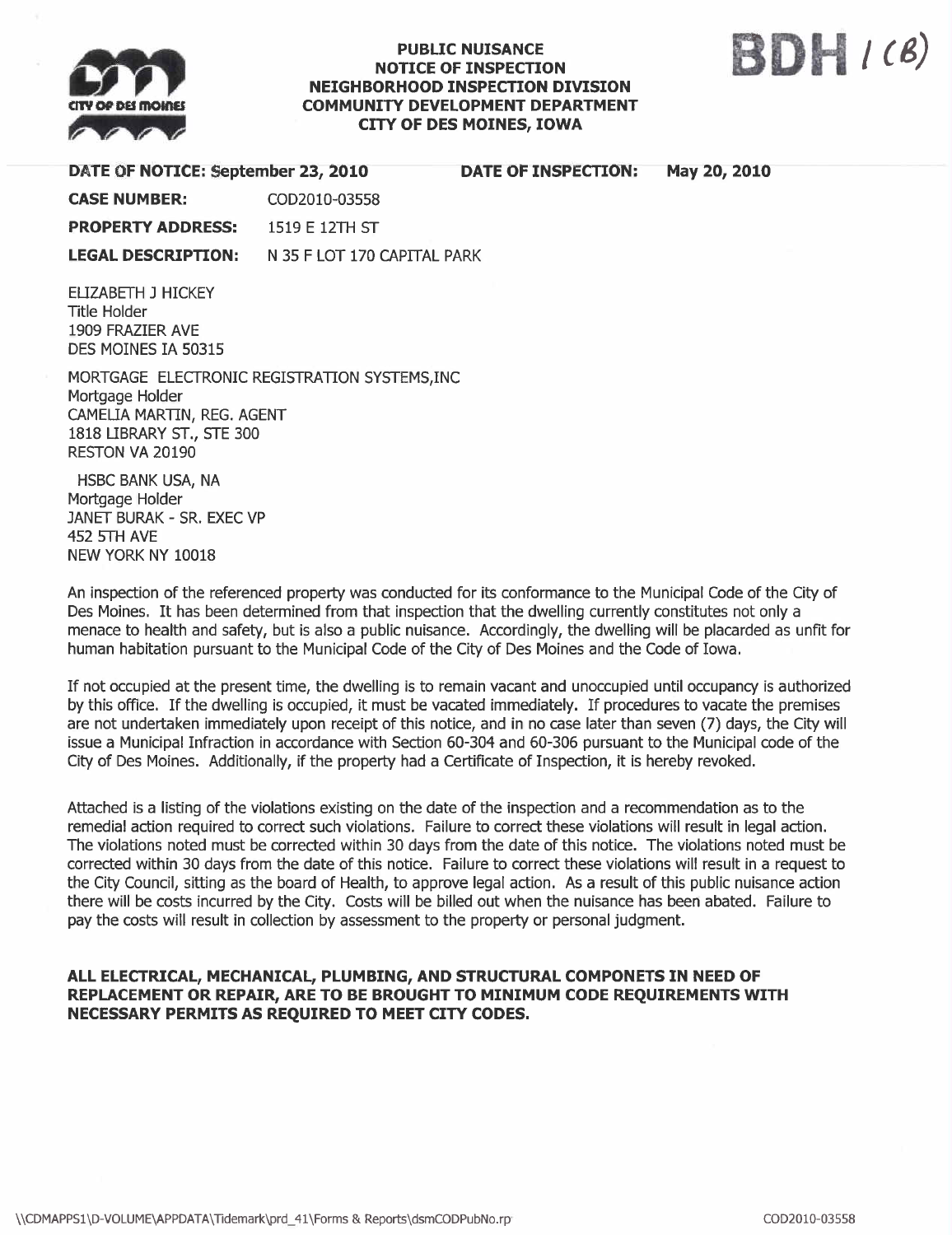

Appropriate building permits may be required for those violations noted in the "Special Requirements" section on the notice. Should you have questions regarding permits, contact the Permit and Development Center at 283-4200. All work performed by a contractor or you must be completed in a workmanlike manner. If you plan to renovate the structure and it has been vacant for a period in excess of one year, there may be zoning issues, which will affect the proposed use of the structure and/or real estate. Please contact the Development Zoning Division at 283-4207 to determine what the legal use for the structure and/or the real estate is prior to commencement of any renovation.

If you believe the building is beyond repair and decide to remove it, all debris must be removed from the propert and the basement excavation if any, filled in the manner required by the City. You are encouraged to arrange for this demolition yourself; however a demolition permit must be obtained from the Building Department. In the event you are unable to arrange for demolition, you may sign a waiver voluntarily authorizing the City to do so. However, the city may take a personal judgment against you for the costs of removal.

If you no longer own the property, notify us in writing of the name, address, and telephone number of the new owner. A copy of the real estate contract or deed, if it has not been recorded at the Polk county Recorder's Office, shall likewise be furnished to the Neighborhood Inspection Division.

Should you have any questions, feel free to calL. I can usually be reached between 8:00am and 9:00am, Monday through Friday.

Vince Travis

(515) 283-4077<br>Vince Trionics Nid Inspector

DATE MAILED: 9/23/2010 MAILED BY: TSY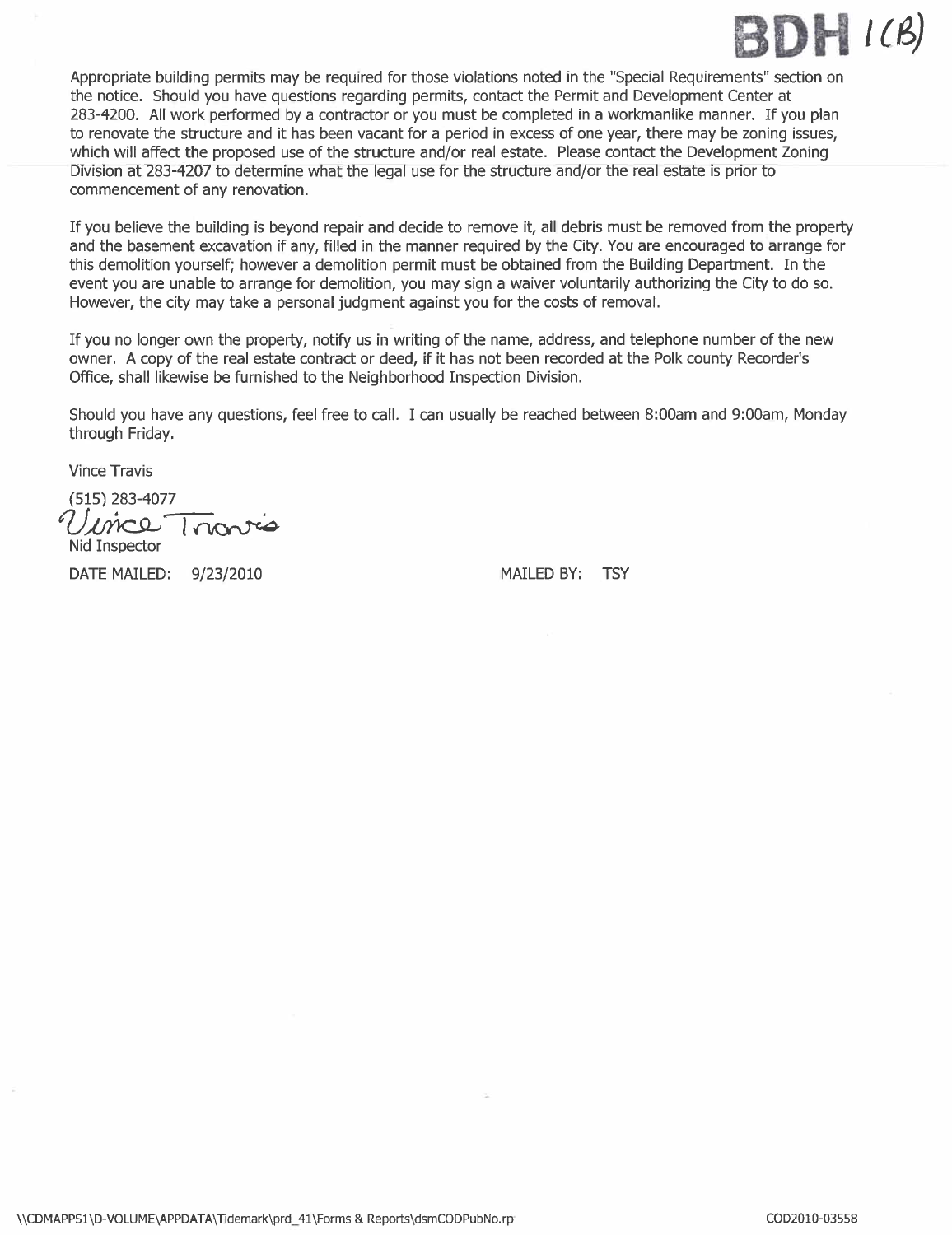# $BDH/(8)$

# Areas that need attention: 1519 E 12TH ST

 $\lambda$ 

| <b>Component:</b><br>Requirement:        | <b>Accessory Buildings</b><br><b>Building Permit</b> | Defect:<br><b>Location: Garage</b> | Fire damaged                |  |
|------------------------------------------|------------------------------------------------------|------------------------------------|-----------------------------|--|
| <b>Comments:</b>                         |                                                      |                                    |                             |  |
| <b>Component:</b><br><b>Requirement:</b> | <b>Accessory Buildings</b><br><b>Building Permit</b> | Defect:                            | <b>Structurally Unsound</b> |  |
| <b>Comments:</b>                         |                                                      | Location: Garage                   |                             |  |
| <b>Component:</b><br>Requirement:        | <b>Exterior Walls</b><br><b>Building Permit</b>      | Defect:                            | Fire damaged                |  |
| <b>Comments:</b>                         |                                                      | Location: Garage                   |                             |  |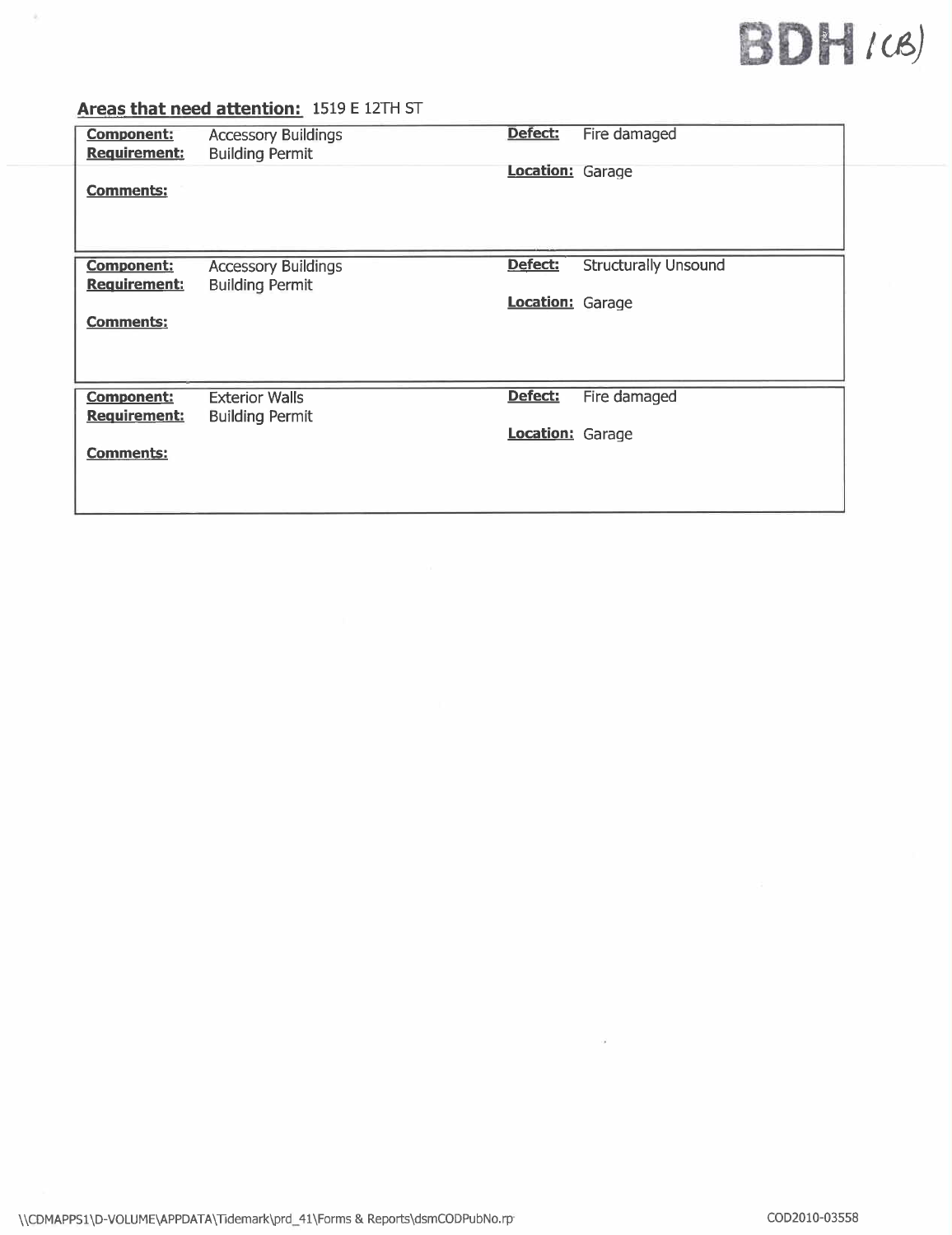

#### Polk County Assessor JOWN

[Home] [General Query] [Legal Query] [HomeOwner Query] [Book/Page Query] [Commercial Query] [Res Sales Query ] [ Comm Sales Query ] [ Help ]

| District/Parcel        | <b>GeoParcel</b>                                               |  | Map Nbhd                        | <b>Jurisdiction</b>           | <b>Status</b> |
|------------------------|----------------------------------------------------------------|--|---------------------------------|-------------------------------|---------------|
| 110/01345-000-000      | 7924-35-426-006                                                |  |                                 | 0239 DM87/Z DES MOINES ACTIVE |               |
| <b>School District</b> | <b>Tax Increment Finance District Bond/Fire/Sewer/Cemetery</b> |  |                                 |                               |               |
| 1/Des Moines           |                                                                |  |                                 |                               |               |
| <b>Street Address</b>  |                                                                |  |                                 | <b>City State Zipcode</b>     |               |
| <b>1519 E 12TH ST</b>  |                                                                |  | <b>DES MOINES IA 50316-2211</b> |                               |               |

|               |   |                   | 10U                     |         | Click on parcel to get new listing |    |               |    |      |
|---------------|---|-------------------|-------------------------|---------|------------------------------------|----|---------------|----|------|
|               |   |                   |                         |         | $+00^{12}$                         |    | 0.004         |    | +00  |
|               | Ξ | <b>37 32</b><br>辊 | 75<br>ĥ,                | 函       | 100.<br>第35<br>11                  | 52 | $+52$<br>1536 | 57 | 153  |
|               |   | 913105915         | $91\frac{1}{10}$        |         | 1531                               |    | 1532          | 50 |      |
|               |   | 1526              | $\ddot{\phantom{a}}$    |         | 1527                               |    | 1528          | ÷  | 152  |
| Get           |   | 1524              | ÷                       |         | 1525                               |    | 1524          | ٠  | 152  |
| <b>Bigger</b> |   | 1518              | ÷                       | 읣       | 1519                               |    | 1520          | ٠  | 151  |
| Map           |   | 1516              | $\overline{\mathbf{z}}$ | 40<br>哅 | 1515                               |    | 1516          | 谓  | 1517 |
|               |   | 1512              | z.                      |         | 1511                               |    | 1510          |    | 1511 |
|               |   | 1508              | t.                      |         | 1507                               |    | 1508          | ÷  | 1509 |
|               |   | 1504              | ÷                       |         | 1433                               |    | 1504          | ÷  | 150. |
|               |   | 1428              | î.                      | Ф       |                                    |    | 152           | 문  | 1501 |



Approximate date of photo 10/29/2008

# **Mailing Address**

**ELIZABETH J HICKEY** 4032 HUBBELL AVE APT 271 DES MOINES, IA 50317-4408

## **Legal Description**

N 35 F LOT 170 CAPITAL PARK

| Ownership       | <b>Name</b>          | Recorded   | <b>Book/Page</b> | <b>RevStamps</b> |
|-----------------|----------------------|------------|------------------|------------------|
| Title Holder #1 | 'HICKEY, ELIZABETH J | 1989-12-07 | 6180/920         |                  |

| <b>Assessment</b>                                                                             | <b>Class</b> | Kind | Land  | Bldg   | AgBd | <b>Total</b> |  |
|-----------------------------------------------------------------------------------------------|--------------|------|-------|--------|------|--------------|--|
| Current                                                                                       | Residential  | Full | 8,300 | 35,500 |      | 43,800       |  |
| Market Adjusted Cost Report Estimate Taxes Polk County Treasurer Tax Information Pay<br>Taxes |              |      |       |        |      |              |  |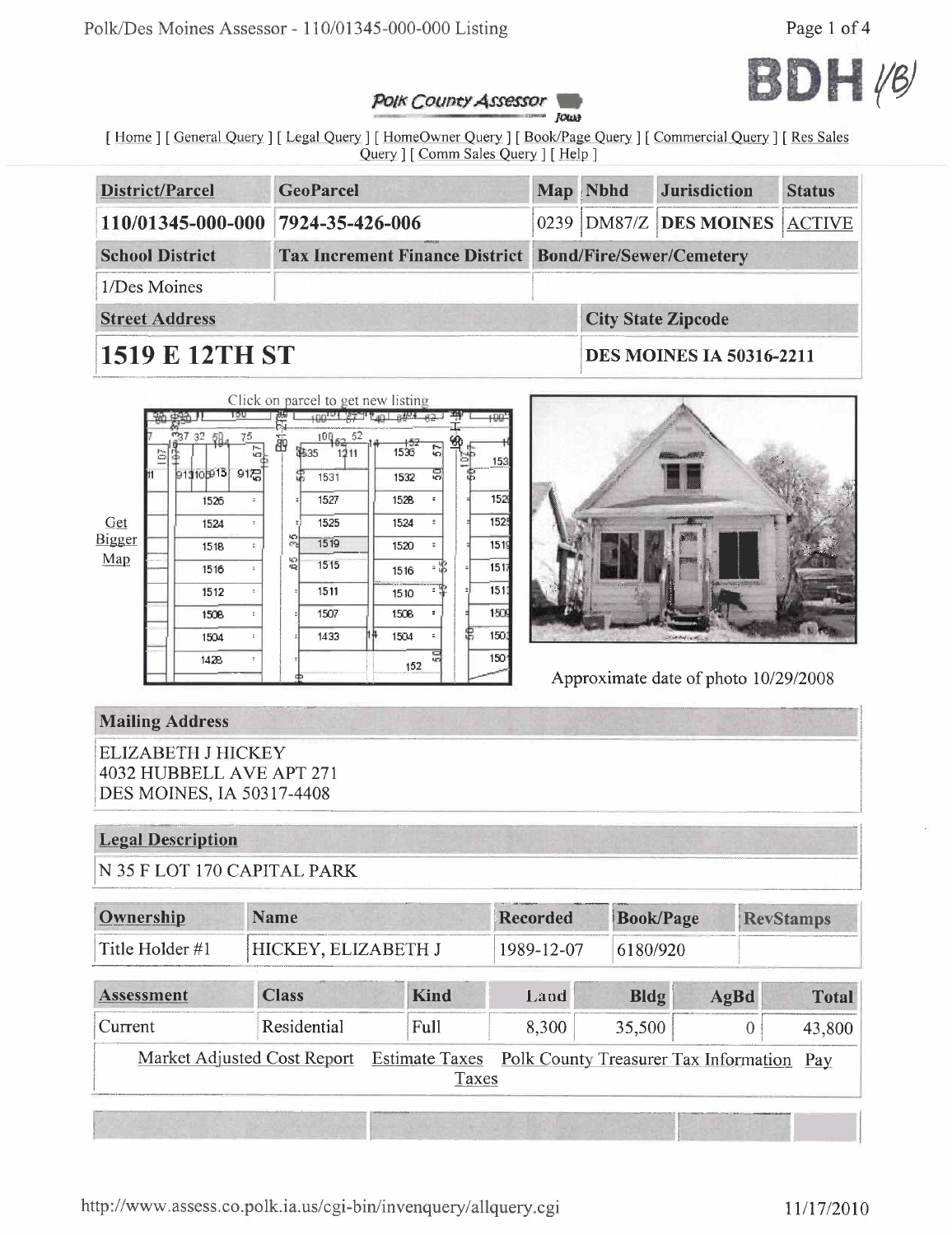|                             |                          |               |      | $\mathcal{C}$ |
|-----------------------------|--------------------------|---------------|------|---------------|
| <b>Taxable Value Credit</b> | <b>Name</b>              | <b>Number</b> | Info |               |
| Homestead                   | V ELIZABETH J<br>HICKEY. | 5199          |      |               |

| <b>Zoning</b> | <b>Description</b>                                                                           | <b>SF</b> | <b>Assessor Zoning</b> |
|---------------|----------------------------------------------------------------------------------------------|-----------|------------------------|
| $R1-60$       | One Family, Low Density Residential District                                                 |           | Residential            |
| *Condition    | Docket no 14361                                                                              |           |                        |
|               | Source: City of Des Moines Community Development Published: 2010-03-05 Contact: Planning and |           |                        |

Urban Design 515 283-4200

| Land                         |  |                |  |                         |          |  |  |
|------------------------------|--|----------------|--|-------------------------|----------|--|--|
| <b>SQUARE</b><br><b>FEET</b> |  | 5,320 FRONTAGE |  | 35.0 DEPTH              | 152.0    |  |  |
| <b>ACRES</b>                 |  | $0.122$ SHAPE  |  | RC/Rectangle TOPOGRAPHY | N/Normal |  |  |

| Residence #1                  |                                |                               |                     |                              |                      |
|-------------------------------|--------------------------------|-------------------------------|---------------------|------------------------------|----------------------|
| <b>OCCUPANCY</b>              | SF/Single RESID<br>Family TYPE |                               | FA/1 Story<br>Attic | with Finished BLDG STYLE     | CV/Conventional      |
| <b>YEAR BUILT</b>             | 1892                           | <b>#FAMILIES</b>              |                     | <b>GRADE</b>                 | 5                    |
| <b>GRADE</b><br><b>ADJUST</b> | $+0.5$                         | <b>CONDITION</b>              | NM/Normal TSFLA     |                              | 842                  |
| <b>MAIN LV</b><br><b>AREA</b> | 642                            | <b>ATTIC</b><br><b>FINISH</b> | <b>200</b>          | <b>BSMT AREA</b>             | 286                  |
| <b>OPEN</b><br><b>PORCH</b>   | 63                             | <b>ENCL</b><br><b>PORCH</b>   |                     | 108 FOUNDATION               | <b>B/Brick</b>       |
| <b>EXT WALL</b><br><b>TYP</b> | MT/Metal<br>Siding             | <b>ROOF TYPE</b>              | GB/Gable            | <b>ROOF</b><br><b>MATERL</b> | A/Asphalt<br>Shingle |
| <b>HEATING</b>                | A/Gas Forced<br>Air            | <b>AIR COND</b>               | $\Omega$            | <b>BATHROOMS</b>             |                      |
| <b>BEDROOMS</b>               | 3                              | <b>ROOMS</b>                  | 5                   |                              |                      |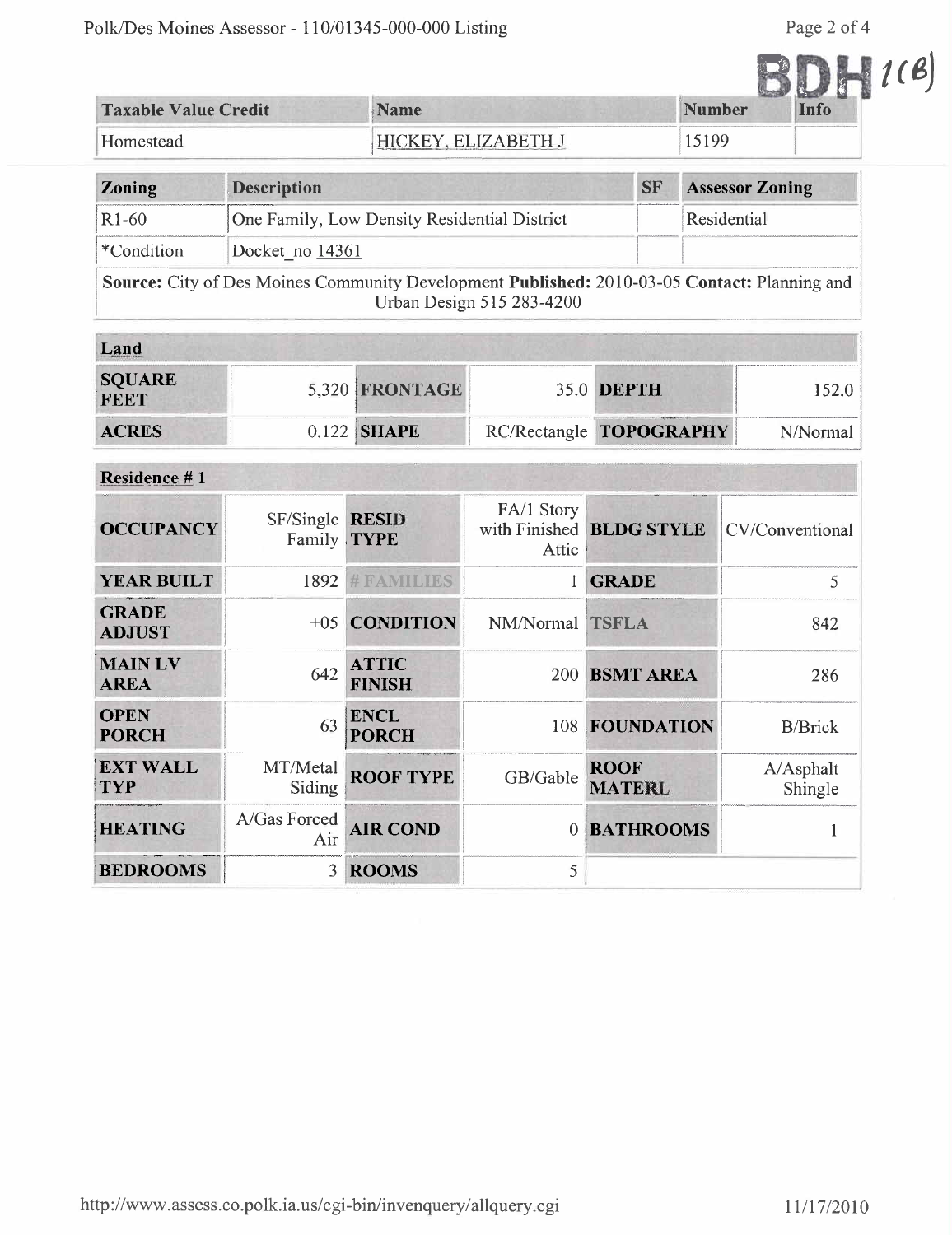

| Detached #101    |                   |                     |                        |              |
|------------------|-------------------|---------------------|------------------------|--------------|
| <b>OCCUPANCY</b> | GAR/Garage CONSTR |                     | FR/Frame MEASCODE      | D/Dimensions |
| <b>MEASURE1</b>  |                   | 14 MEASURE2         | <b>STORY</b><br>HEIGHT |              |
| <b>GRADE</b>     |                   | <b>4 YEAR BUILT</b> | 1939 CONDITION         | PR/Poor      |

| Year | <b>Type</b>     | <b>Class</b> | Kind | Land  | Bldg   | AgBd | <b>Total</b> |
|------|-----------------|--------------|------|-------|--------|------|--------------|
| 2009 | Assessment Roll | Residential  | Full | 8,300 | 35,500 |      | 43,800       |
| 2007 | Assessment Roll | Residential  | Full | 7.900 | 34,100 |      | 42,000       |
| 2005 | Assessment Roll | Residential  | Full | 6,600 | 32,200 |      | 38,800       |
| 2003 | Assessment Roll | Residential  | Full | 5,840 | 28,510 |      | 34,350       |
|      |                 |              |      |       |        |      |              |